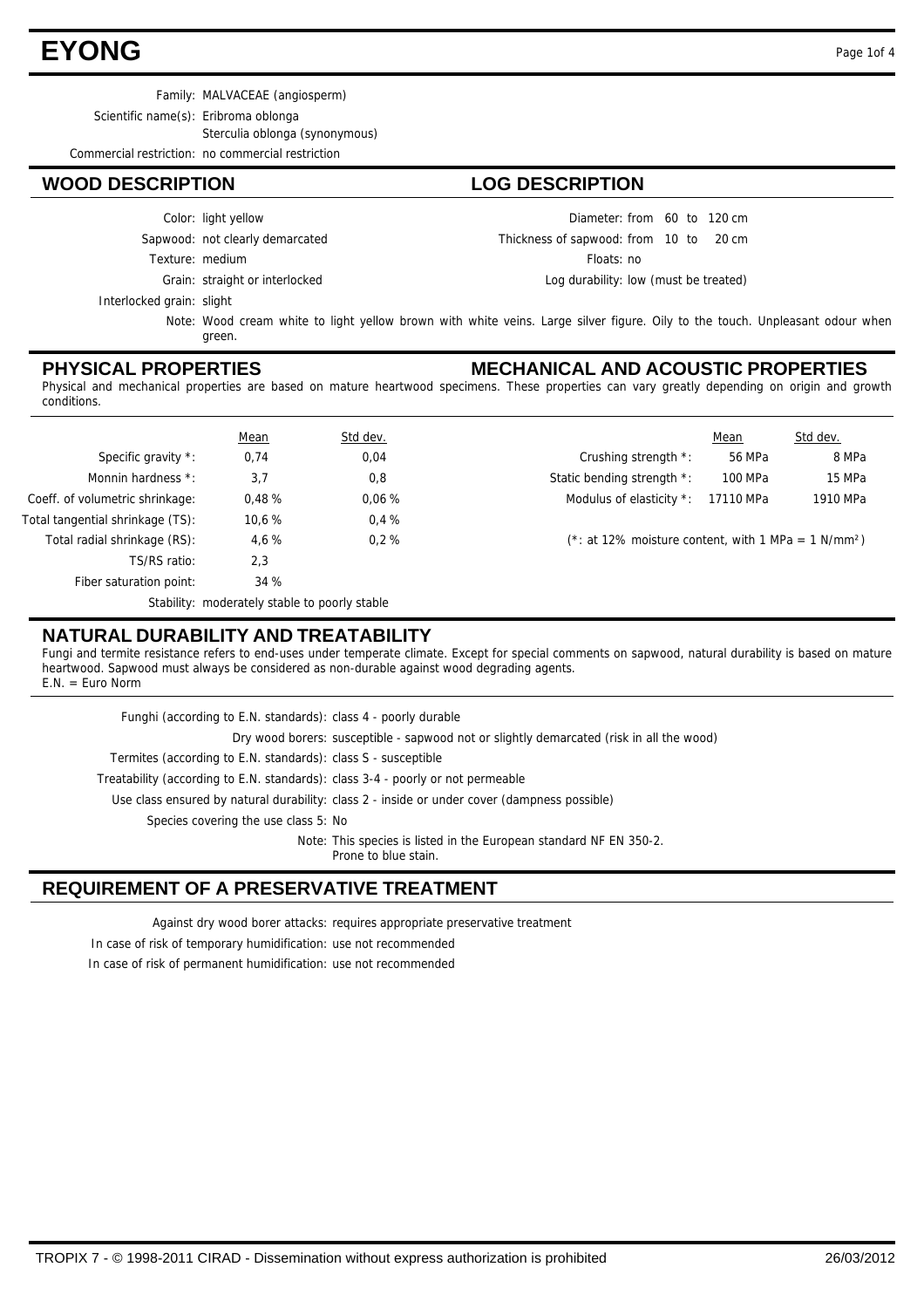# **EYONG** Page 2/4

#### **DRYING**

| Drying rate: slow             | Possible drying schedule: 5 |          |          |                  |
|-------------------------------|-----------------------------|----------|----------|------------------|
| Risk of distortion: high risk | Temperature (°C)            |          |          |                  |
| Risk of casehardening: no     | M.C. (%)                    | dry-bulb | wet-bulb | Air humidity (%) |
| Risk of checking: high risk   | 30                          | 42       | 41       | 94               |
| Risk of collapse: yes         | 25                          | 42       | 39       | 82               |
| Note: Risks of blue stain.    | 20                          | 48       | 43       | 74               |
|                               | 15                          | 48       | 43       | 74               |

This schedule is given for information only and is applicable to thickness lower or equal to 38 mm. It must be used in compliance with the code of practice.

For thickness from 38 to 75 mm, the air relative humidity should be increased by 5 % at each step.

For thickness over 75 mm, a 10 % increase should be considered.

#### **SAWING AND MACHINING**

Blunting effect: normal

Sawteeth recommended: ordinary or alloy steel

Cutting tools: ordinary

Peeling: good

Slicing: nood

Note: Tearing in planing. Difficult finish. Filling is necessary.

#### **ASSEMBLING**

Nailing / screwing: good

Gluing: correct

Note: Risks of splits with quartersawn when nailing.

### **COMMERCIAL GRADING**

Appearance grading for sawn timbers: According to SATA grading rules (1996) For the "General Purpose Market": Possible grading for square edged timbers: choix I, choix II, choix III, choix IV Possible grading for short length lumbers: choix I, choix II Possible grading for short length rafters: choix I, choix II, choix III For the "Special Market": Possible grading for strips and small boards (ou battens): choix I, choix II, choix III Possible grading for rafters: choix I, choix II, choix III

#### **FIRE SAFETY**

Conventional French grading: Thickness > 14 mm : M.3 (moderately inflammable) Thickness < 14 mm : M.4 (easily inflammable)

Euroclasses grading: D s2 d0

Default grading for solid wood, according to requirements of European standard EN 14081-1 annex C (April 2009). It concerns structural graded timber in vertical uses with mean density upper 0.35 and thickness upper 22 mm.

#### **END-USES**

Veneer for back or face of plywood states and states of sliced veneer Interior joinery **Interior panelling** Flooring

Formwork Current furniture or furniture components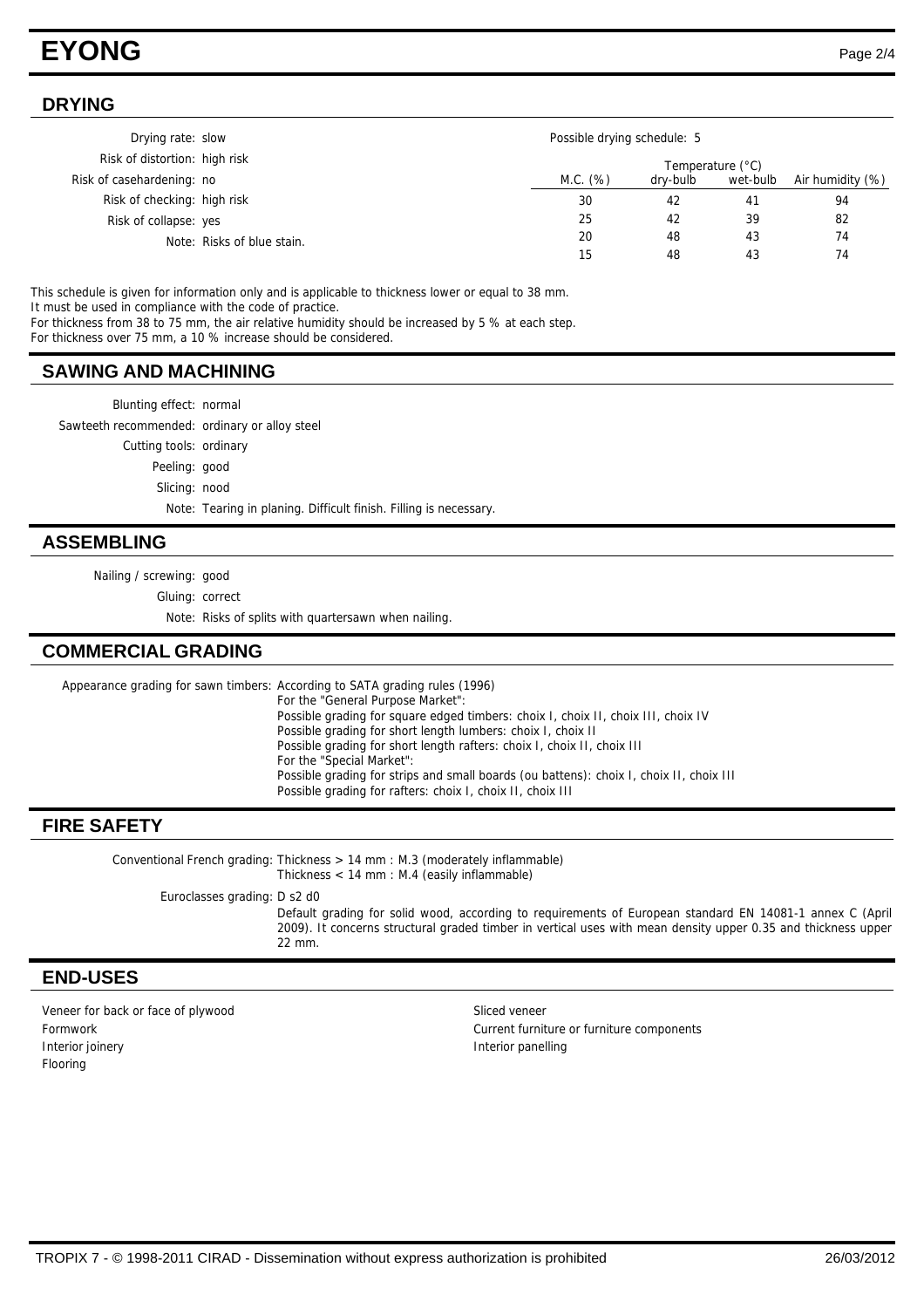# **EYONG** Page 3/4

# **MAIN LOCAL NAMES**

Country Local name Country Local name Cameroon BONGELE Cameroon EYONG Congo KUIL KUIL Ivory Coast BI Gabon N' CHONG Gabon N' ZONG Ghana **Calculation CHAA** CHONG CHAA Equatorial Guinea N' CHONG Equatorial Guinea N' ZONG Nigeria OKOKO Central African Republic BONGO United Kingdom WHITE STERCULIA United Kingdom YELLOW STERCULIA